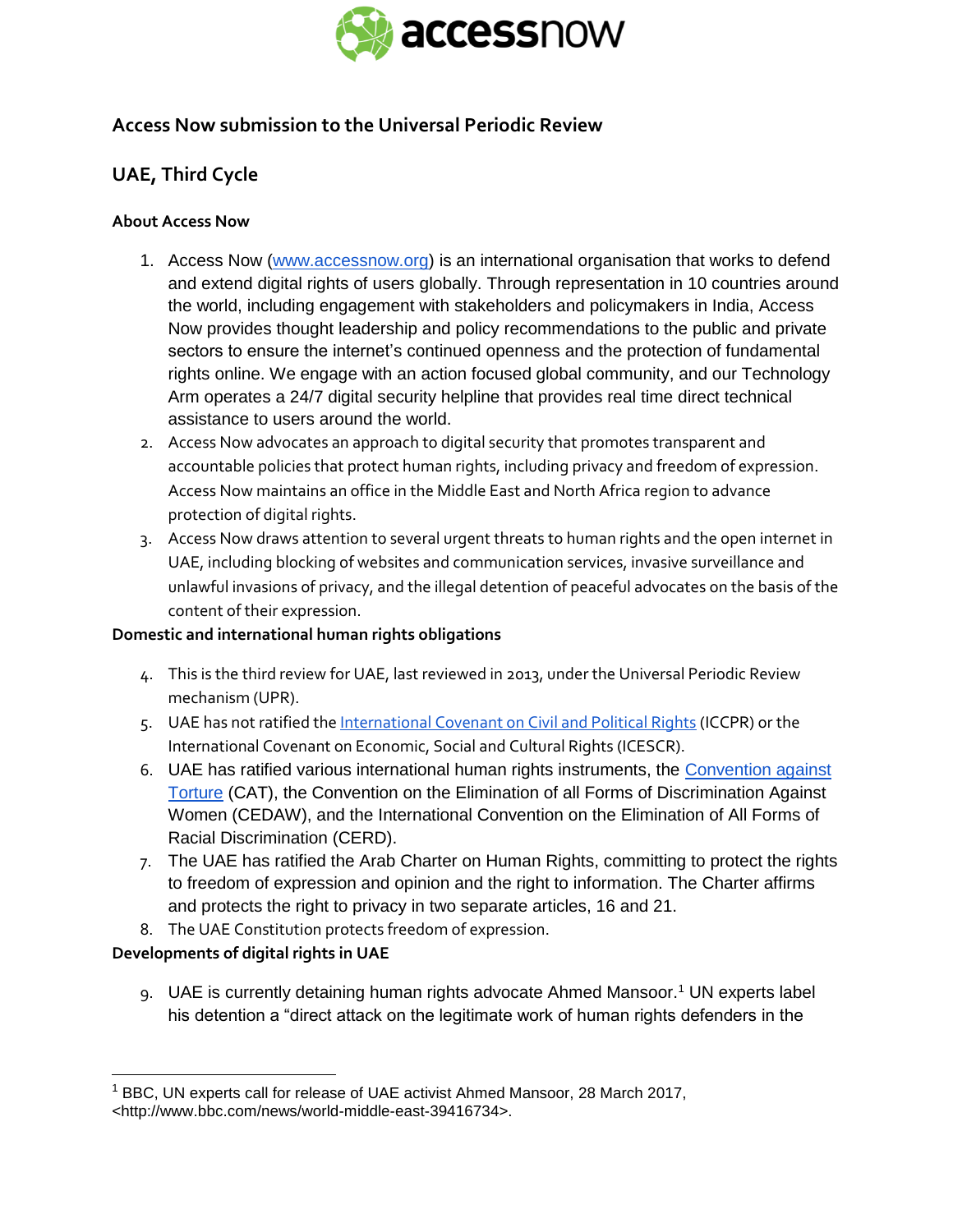

UAE."<sup>2</sup> Mansoor was arrested in 2011, released in less than a year without receiving back his passport being held by authorities, and was jailed again on March 20, 2017.

- 10. Just before his recent detention, Mansoor worked with civil society to show how he was targeted by expensive tools exploiting unknown vulnerabilities in common smart phones.<sup>3</sup> Researchers showed how an adversary attempted to use sophisticated spyware, sold by the Israel-based NSO Group, to access his private data and communications and track his activities.<sup>4</sup>
- 11. Researcher Bill Marczak was "able to trace the spyware back to the Royal Group, a conglomerate run by a member of the Al Nahyan family, one of the six ruling families of the Emirates."<sup>5</sup> Following their research into the surveillance of Mansoor and his phone, experts found that, in combination with "prior known targeting of Mansoor by the UAE government," indicators "point to the UAE government as the likely operator behind the targeting."<sup>6</sup>

### **Interference with the Right to Privacy**

- 12. The right to privacy is protected in the Arab Charter on Human Rights and major international legal instruments. Communications surveillance interferes with the right to privacy, and therefore should only be executed in strict compliance with international human rights law and under impartial, competent judicial oversight.
- 13. The Mansoor case raises shows inadequate oversight and unlawful use of surveillance technology by the UAE. Based on available evidence, UAE surveillance does not comply with international human rights law respecting the right to privacy, as articulated by the Human Rights Council<sup>7</sup> and the International Principles on the Application of Human Rights to Communications Surveillance.<sup>8</sup>

## **Interference with Freedom of Expression**

 $\overline{a}$ 

[<https://www.nytimes.com/2016/05/30/technology/governments-turn-to-commercial-spyware-to-](https://www.nytimes.com/2016/05/30/technology/governments-turn-to-commercial-spyware-to-intimidate-dissidents.html?_r=0)

[<https://www.nytimes.com/2016/08/26/technology/apple-software-vulnerability-ios-patch.html>](https://www.nytimes.com/2016/08/26/technology/apple-software-vulnerability-ios-patch.html).

<sup>&</sup>lt;sup>2</sup> OHCHR, UN rights experts urge UAE: "Immediately release Human Rights Defender Ahmed Mansoor", 28 March 2017,

<sup>&</sup>lt;http://www.ohchr.org/EN/NewsEvents/Pages/DisplayNews.aspx?NewsID=21449&LangID=E>.

<sup>&</sup>lt;sup>3</sup> See reporting on Ahmed Mansoor and the purchase, development, and use of spyware by UAE to target and track activists, by Nicole Perlroth, "Governments Turn to Commercial Spyware to Intimidate Dissidents," The New York Times, 29 May 2016,

[intimidate-dissidents.html>](https://www.nytimes.com/2016/05/30/technology/governments-turn-to-commercial-spyware-to-intimidate-dissidents.html?_r=0); and Nicole Perlroth, "IPhone Users Urged to Update Software After Security Flaws Are Found," The New York Times, 25 Aug. 2016,

<sup>&</sup>lt;sup>4</sup> Citizen Lab, "The Million Dollar Dissident: NSO Group's iPhone Zero-Days used against a UAE Human Rights Defender," 24 Aug. 2016, *available at* <https://citizenlab.org/2016/08/million-dollar-dissidentiphone-zero-day-nso-group-uae>.

<sup>5</sup> Nicole Perlroth, "Governments Turn to Commercial Spyware to Intimidate Dissidents," The New York Times, 29 May 2016, [<https://www.nytimes.com/2016/05/30/technology/governments-turn-to-commercial](https://www.nytimes.com/2016/05/30/technology/governments-turn-to-commercial-spyware-to-intimidate-dissidents.html?_r=0)[spyware-to-intimidate-dissidents.html>](https://www.nytimes.com/2016/05/30/technology/governments-turn-to-commercial-spyware-to-intimidate-dissidents.html?_r=0)

<sup>6</sup> Citizen Lab, "The Million Dollar Dissident: NSO Group's iPhone Zero-Days used against a UAE Human Rights Defender," 24 Aug. 2016, *available at* <https://citizenlab.org/2016/08/million-dollar-dissidentiphone-zero-day-nso-group-uae>.

<sup>&</sup>lt;sup>7</sup> See, e.g., A/HRC/RES/34/7, "The right to privacy in the digital age," 7 April 2017, available at <http://ap.ohchr.org/documents/dpage\_e.aspx?si=A/HRC/RES/34/7>.

<sup>8</sup> See [https://www.necessaryandproportionate.net](https://www.necessaryandproportionate.net/)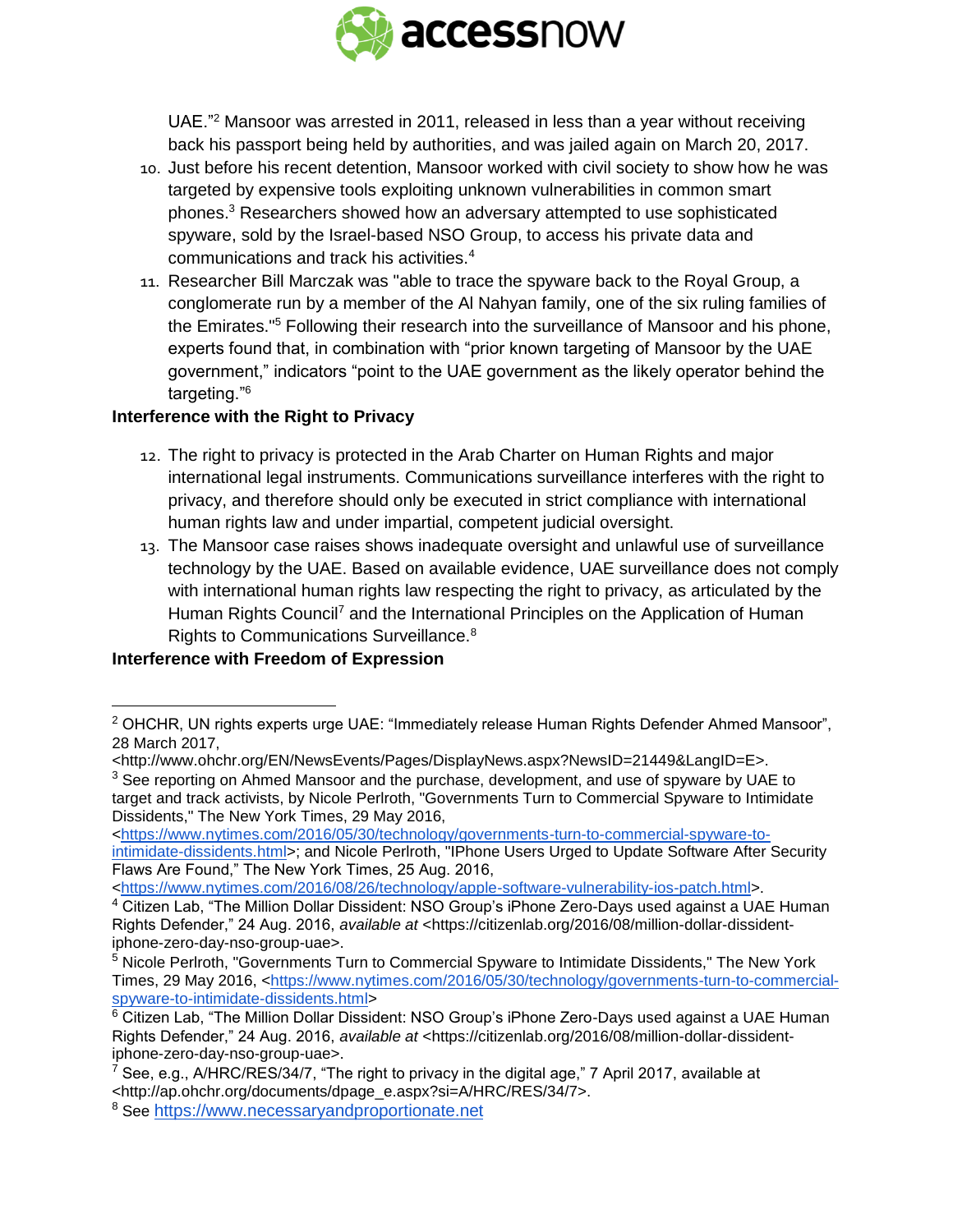

- 14. Additionally, UAE exhibits disregard for the right to freedom of expression in targeting advocates like Mr. Mansoor for his peaceful advocacy.
- 15. The right to free expression should be protected online as it is offline.<sup>9</sup> The internet is an essential enabler for the exercise of free expression in the 21st century and should be protected and promoted as the right itself.<sup>10</sup>
- 16. The UAE Cybercrime Law No 5 of 2012 contains overbroad language criminalizing legitimate expression, including content that does "damage" to "the reputation, prestige or stature of the State" or its officers.<sup>11</sup> Its penalties, up to a life in prison, are overly harsh. Likewise, the 2016 amendments to the law appear to target technologies essential to the exercise of human rights online, including virtual private networks.<sup>12</sup> As written, this law fails to meet international legal standards respecting and protecting the right to freedom of expression. In its application, the overbroad law has been used to harshly imprison internet users for protected expression, including peaceful, private conversations.<sup>13</sup>
- 17. Speaking to this law, Canada recommended in the 2nd Cycle that UAE, "Continue to take steps to uphold freedom of expression by reviewing restrictive articles of its recent Cyber Crime law and consider updating the 1980 Media Law, ensuring that new legislation be aligned with article 19 of the ICCPR." This excellent recommendation was "noted," not accepted, by the UAE.
- 18. Blocking popular and affordable communications services, and surveillance and jailing prominent internet personalities, interferes with the human right to free expression. Currently, voice-over-internet-protocol (VoIP) service Skype is blocked in UAE, as is the voice calling function of popular messaging application WhatsApp.<sup>14</sup> Blanket bans on entire communications services such as these do not satisfy the recognized test for restrictions on freedom of expression.<sup>15</sup>
- 19. The international community labels this type of blocking of telecommunications networks and services as an "internet shutdown."<sup>16</sup> Research shows that internet shutdowns and human rights infringements go hand-in-hand.<sup>17</sup> Shutdowns disrupt the free flow of information and

<sup>10</sup> "Report of the Special Rapporteur on the promotion and protection of the right to freedom of opinion and expression, Frank La Rue," 16 May 2011, available at

[<http://www2.ohchr.org/English/bodies/hrcouncil/docs/17session/A.HRC.17.27\\_en.PDF>](http://www2.ohchr.org/English/bodies/hrcouncil/docs/17session/A.HRC.17.27_en.PDF).

 $9$  See A/HRC/RES/32/13, "The promotion, protection and enjoyment of human rights on the Internet,"18 July 2016, available at <http://ap.ohchr.org/documents/dpage\_e.aspx?si=A/HRC/RES/32/13>

<sup>&</sup>lt;sup>11</sup> UAE Cybercrime Law No 5 of 2012,

[http://ejustice.gov.ae/downloads/latest\\_laws/cybercrimes\\_5\\_2012\\_en.pdf](http://ejustice.gov.ae/downloads/latest_laws/cybercrimes_5_2012_en.pdf).

<sup>12</sup> <http://icfuae.org.uk/news/new-law-amendment-further-restricts-information-technology-use-uae>

<sup>&</sup>lt;sup>13</sup> The National, "Man who insulted UAE on social media gets three-year jail term," 10 January 2016, [http://www.thenational.ae/uae/man-who-insulted-uae-on-social-media-gets-three-year-jail-term.](http://www.thenational.ae/uae/man-who-insulted-uae-on-social-media-gets-three-year-jail-term) <sup>14</sup> The National, "Skype blocked again in the UAE," 25 June 2017

[http://www.thenational.ae/uae/technology/skype-blocked-again-in-the-uae.](http://www.thenational.ae/uae/technology/skype-blocked-again-in-the-uae)

<sup>&</sup>lt;sup>15</sup> See Report of the Special Rapporteur on the promotion and protection of the right to freedom of opinion and expression, David Kaye, 30 March 2017, available at

<sup>&</sup>lt;http://ap.ohchr.org/documents/dpage\_e.aspx?si=A/HRC/35/22>.

<sup>&</sup>lt;sup>16</sup> "Fighting Internet Shutdowns" (Access Now) <https://www.accessnow.org/internet-shutdowns> <sup>17</sup> Sarah Myers West, 'Research Shows Internet Shutdowns and State Violence Go Hand in Hand in Syria," Electronic Frontier Foundation, 1 July 2015,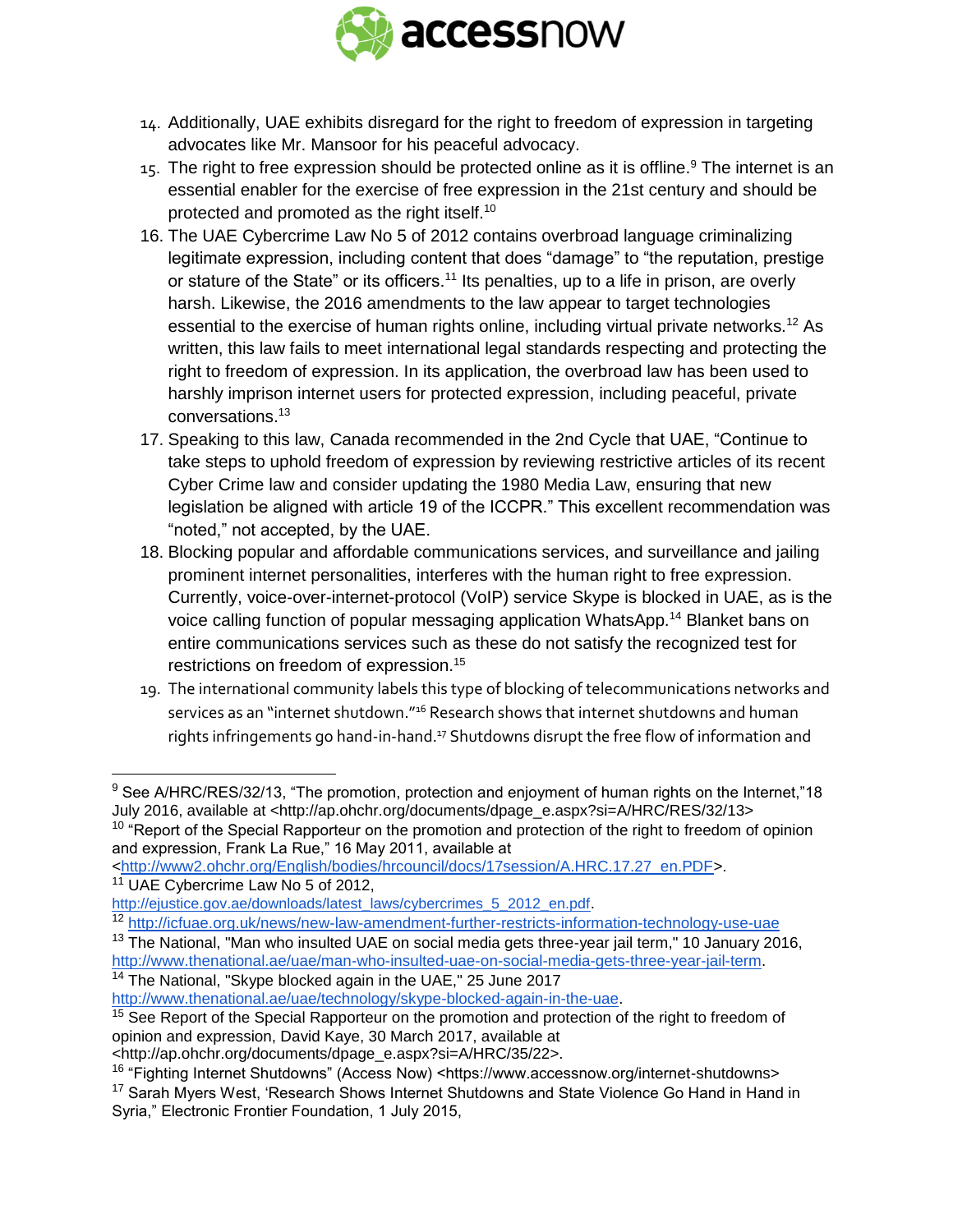

create a cover of darkness that allows state and non-state actors to persecute vulnerable groups without scrutiny. They also drastically harm the economy, especially by impacting mobile money transfers.

- 20. A growing body of jurisprudence declares shutdowns to violate international law. In 2015, experts from the United Nations (UN) Organization for Security and Co-operation in Europe (OSCE), Organization of American States (OAS), and the African Commission on Human and Peoples' Rights (ACHPR), issued an historic statement declaring that internet "kill switches" can never be justified under international human rights law, even in times of conflict.<sup>18</sup> In 2016, the Human Rights Council referred to internet shutdowns in its consensus Resolution 32/13, which "*condemns unequivocally* measures to intentionally prevent or disrupt access to or dissemination of information online in violation of international human rights law, and calls upon all States to refrain from and cease such measures".<sup>19</sup>
- 21. The internet has enabled significant advances in health, education, and creativity, and it is now essential to fully realize human rights including participation in elections and access to information. Shutdowns and blocking of internet services delay and deter the benefits of these advances and economic development more broadly, by obstructing trust in the digital economy, undermining access to information, and frustrating personal communications and resources needed for crisis response.

#### **Recommendations**

- 22. UAE can improve its human rights record and treatment of digital rights in several areas. We accordingly recommend that the government of UAE:
	- a. Release from custody Ahmed Mansoor and any others imprisoned for peaceful advocacy and the exercise of the human right to freedom of expression;
	- b. Uphold freedom of expression by repealing restrictive articles of the Cyber Crime Law;
	- c. Ratify the ICCPR and ICESCR;
	- d. Amend the Constitution and pass regulations affirming and protecting the human right to privacy;
	- e. Publicly disclose any procurement of or contracts to purchase, maintain, develop, install, service, or operate surveillance technology;
	- f. Ensure use of surveillance technology is only used when it is necessary and proportionate to a legitimate aim, subject to meaningful oversight, and only authorized

 $18$  Peter Micek, (Access Now 4 May 2015) 'Internet kill switches are a violation of human rights law, declare major UN and rights experts' [<https://www.accessnow.org/blog/2015/05/04/internet-kill-switches](https://www.accessnow.org/blog/2015/05/04/internet-kill-switches-are-a-violation-of-human-rights-law-declare-major-un)[are-a-violation-of-human-rights-law-declare-major-un>](https://www.accessnow.org/blog/2015/05/04/internet-kill-switches-are-a-violation-of-human-rights-law-declare-major-un) accessed 18 February 2016.

<sup>19</sup> A/HRC/RES/32/13 (18 July 2016), available at

 [<https://www.eff.org/deeplinks/2015/06/research-shows-internet-shutdowns-and-state-violence-go-hand](https://www.eff.org/deeplinks/2015/06/research-shows-internet-shutdowns-and-state-violence-go-hand-hand-syria)[hand-syria>](https://www.eff.org/deeplinks/2015/06/research-shows-internet-shutdowns-and-state-violence-go-hand-hand-syria) accessed 18 February 2016.

<sup>&</sup>lt;http://ap.ohchr.org/documents/dpage\_e.aspx?si=A/HRC/RES/32/13>.